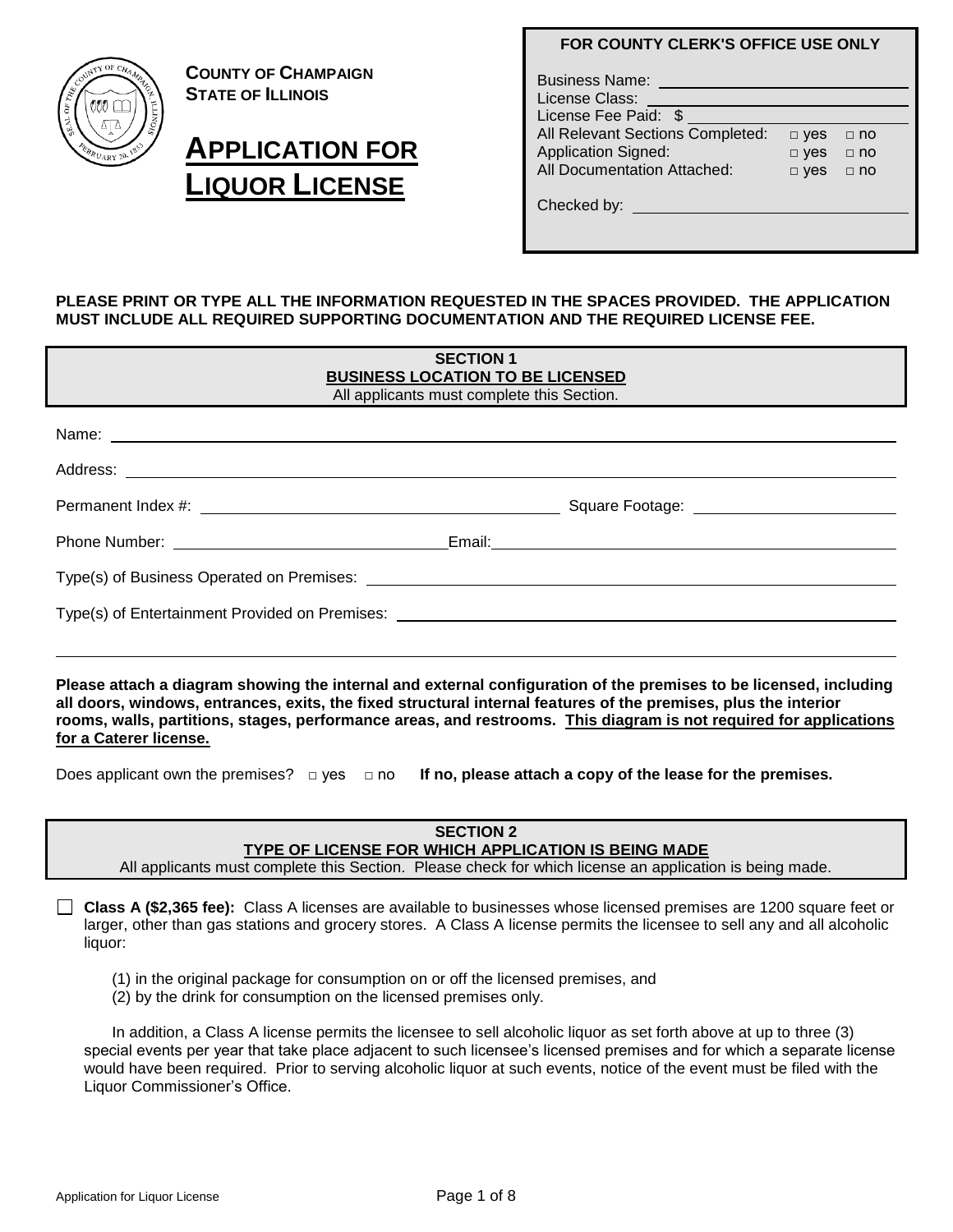**Class B (\$1,400 fee):** Class B licenses are available to businesses whose licensed premises is less than 1200 square feet, other than gas stations and grocery stores. A Class B license permits the licensee to sell any and all alcoholic liquor:

- (1) in the original package for consumption on or off the licensed premises, and
- (2) by the drink for consumption on the licensed premises only.

**Class C (\$1,865 fee):** A Class C license permits the licensee to sell any and all alcoholic liquor in the original package for consumption off the licensed premises where sold.

**Class D (\$1,200 fee):** A Class D license permits the licensee to sell beer and wine

(1) in the original package for consumption on or off the licensed premises, and

(2) by the drink for consumption on the licensed premises only.

If the licensee is a grocery store, then a Class D license shall permit licensee to only sell beer and wine in the original package for consumption off the licensed premises where sold.

**Class D1 (\$930 fee):** A Class D1 license permits the licensee to sell beer and wine in the original package for consumption off the licensed premises where sold.

**Class F - Caterer (\$465 fee):** A Class F license shall permit the licensee to sell any and all alcoholic liquor by the drink or in the original package for consumption as an incidental part of food service.

For each catered event, at least twenty-four (24) hours prior to the time that alcoholic liquor is served, the licensee must file with the Liquor Commissioner's Office:

- (1) a description of the location of the catered event, which description shall include the square footage of the premises, number of rooms, and expected seating capacity, and
- (2) a plan for off street parking for the duration of each catered event.

A Caterer license may only be issued to a person or entity who serves alcoholic liquor for consumption, either onsite or off-site, whether the location is licensed or unlicensed, as an incidental part of food service. Prepared meals and alcoholic liquors are sold at a package price agreed upon under contract.

 **Class G – Club License (\$1,400 fee):** A Class G license is available only to clubs, as defined by the Champaign County Liquor Ordinance, and it shall permit the licensee to sell any and all alcoholic liquor by the drink for consumption on the licensed premises to their members and guests only.

 **Class H – Hotel/Motel License (\$2,130 fee):** A Class H license is available only to hotels/motels, as defined by the Champaign County Liquor Ordinance, and it shall permit the licensee to sell any and all alcoholic liquor by the drink or in the original package for consumption on the licensed premises.

**A state criminal background check is required of all persons owning or controlling at least 25 percent of the stock of a corporate applicant for a license, and at least one of the Chief Executive Officer, President or Chairman of the Board. Upon receipt of your application, we will determine which individuals on your application must submit to a background check and what fees they must submit.** 

Once a completed application has been received, all necessary background check requests have been submitted, and the liquor commissioner has approved the application, an annual license may be issued. When the results from the criminal background checks have been received and reviewed, an annual license shall be issued or a denial letter will be sent.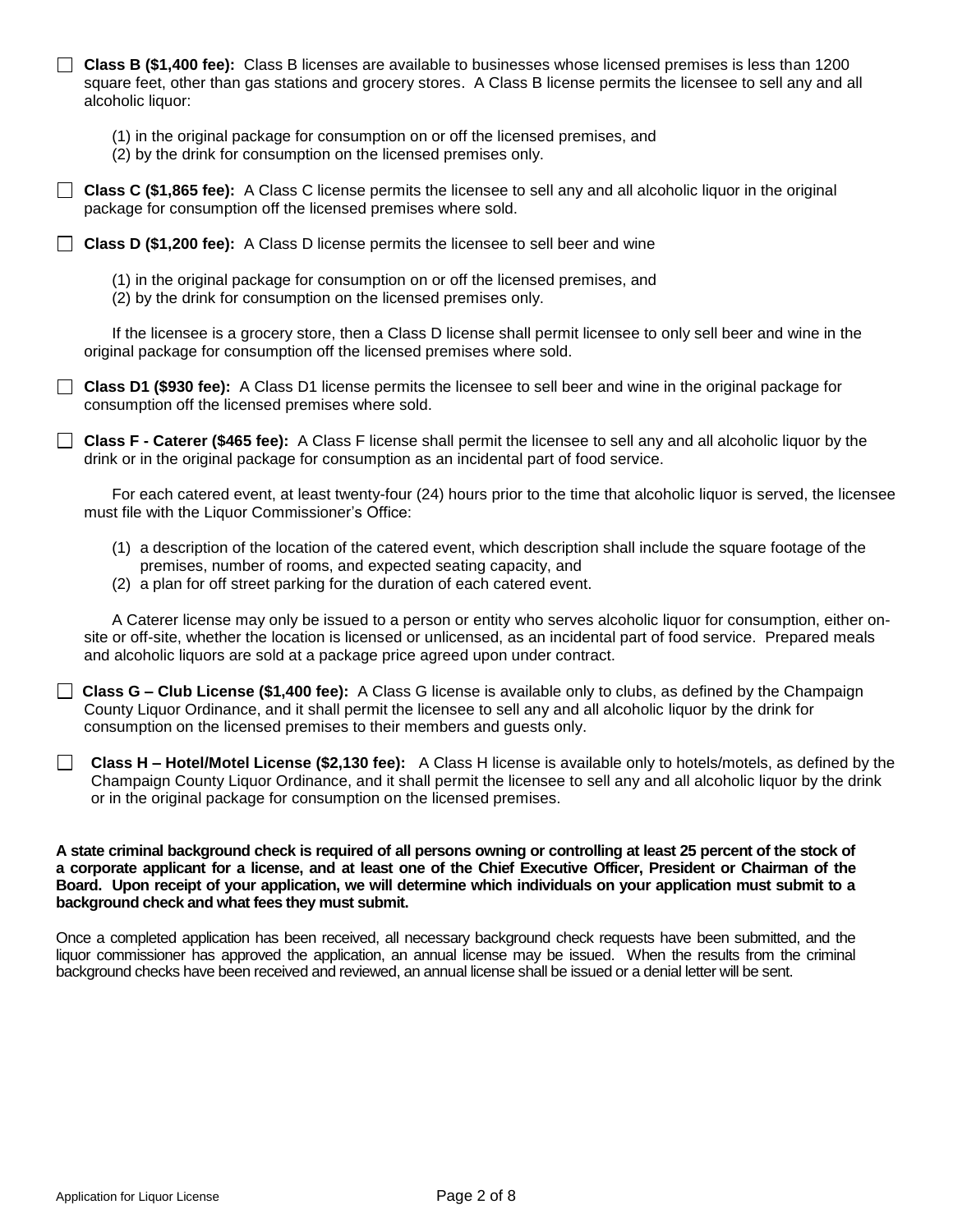| <b>SECTION 2A</b><br><b>INFORMATION REQUIRED FOR APPLICATIONS BY INDIVIDUALS</b><br>Only individual applicants must complete this Section.                                                                                                                                                                                                                                                                                                                                                                                                                                                         |                       |  |
|----------------------------------------------------------------------------------------------------------------------------------------------------------------------------------------------------------------------------------------------------------------------------------------------------------------------------------------------------------------------------------------------------------------------------------------------------------------------------------------------------------------------------------------------------------------------------------------------------|-----------------------|--|
| Full Legal Name: <u>Name: Alexander Communication of the State of Alexander Communication</u>                                                                                                                                                                                                                                                                                                                                                                                                                                                                                                      |                       |  |
| Any and All Aliases: <u>example and a series of the series of the series of the series of the series of the series of the series of the series of the series of the series of the series of the series of the series of the seri</u>                                                                                                                                                                                                                                                                                                                                                               |                       |  |
|                                                                                                                                                                                                                                                                                                                                                                                                                                                                                                                                                                                                    |                       |  |
|                                                                                                                                                                                                                                                                                                                                                                                                                                                                                                                                                                                                    |                       |  |
|                                                                                                                                                                                                                                                                                                                                                                                                                                                                                                                                                                                                    |                       |  |
|                                                                                                                                                                                                                                                                                                                                                                                                                                                                                                                                                                                                    |                       |  |
| Is applicant a resident of Champaign County, Illinois? $\Box$ yes $\Box$ no Is applicant a U.S. citizen?                                                                                                                                                                                                                                                                                                                                                                                                                                                                                           | □ yes □ no            |  |
| Please attach written proof of age (e.g., copy of driver's license, state identification card, birth certificate, passport).                                                                                                                                                                                                                                                                                                                                                                                                                                                                       |                       |  |
| <b>SECTION 2B</b><br>INFORMATION REQUIRED FOR APPLICATIONS BY CORPORATIONS<br>Only corporate applicants must complete this Section.                                                                                                                                                                                                                                                                                                                                                                                                                                                                |                       |  |
|                                                                                                                                                                                                                                                                                                                                                                                                                                                                                                                                                                                                    |                       |  |
|                                                                                                                                                                                                                                                                                                                                                                                                                                                                                                                                                                                                    |                       |  |
|                                                                                                                                                                                                                                                                                                                                                                                                                                                                                                                                                                                                    |                       |  |
|                                                                                                                                                                                                                                                                                                                                                                                                                                                                                                                                                                                                    |                       |  |
|                                                                                                                                                                                                                                                                                                                                                                                                                                                                                                                                                                                                    |                       |  |
| Is corporation in good standing and authorized to conduct business in Illinois? $\Box$ yes $\Box$ no<br>written proof (e.g., Articles of Incorporation, annual report, certificate from Secretary of State).                                                                                                                                                                                                                                                                                                                                                                                       | If yes, please attach |  |
| Name of Registered Agent for Service of Process:                                                                                                                                                                                                                                                                                                                                                                                                                                                                                                                                                   |                       |  |
|                                                                                                                                                                                                                                                                                                                                                                                                                                                                                                                                                                                                    |                       |  |
| For all persons owning or controlling at least 25 percent of the stock of the corporation, and at least one of the<br>Chief Executive Officer, President or Chairman of the Board, please provide the following information. If additional<br>space is needed, provide information on a separate sheet(s) in the same format as this application requires.<br>Full Legal Name: <u>Name: Name of the Community of the Community of the Community of the Community of the Community of the Community of the Community of the Community of the Community of the Community of the Community of the</u> |                       |  |
|                                                                                                                                                                                                                                                                                                                                                                                                                                                                                                                                                                                                    |                       |  |
|                                                                                                                                                                                                                                                                                                                                                                                                                                                                                                                                                                                                    |                       |  |
|                                                                                                                                                                                                                                                                                                                                                                                                                                                                                                                                                                                                    |                       |  |
|                                                                                                                                                                                                                                                                                                                                                                                                                                                                                                                                                                                                    |                       |  |
| Driver's License or ID #: \\connection \\connection \\connection \\connection \\connection \\connection \\connection \\connection \\connection \\connection \\connection \\connection \\connection \\connection \\connection \                                                                                                                                                                                                                                                                                                                                                                     |                       |  |
| Please attach written proof of age (e.g., copy of driver's license, state identification card, birth certificate, passport).                                                                                                                                                                                                                                                                                                                                                                                                                                                                       |                       |  |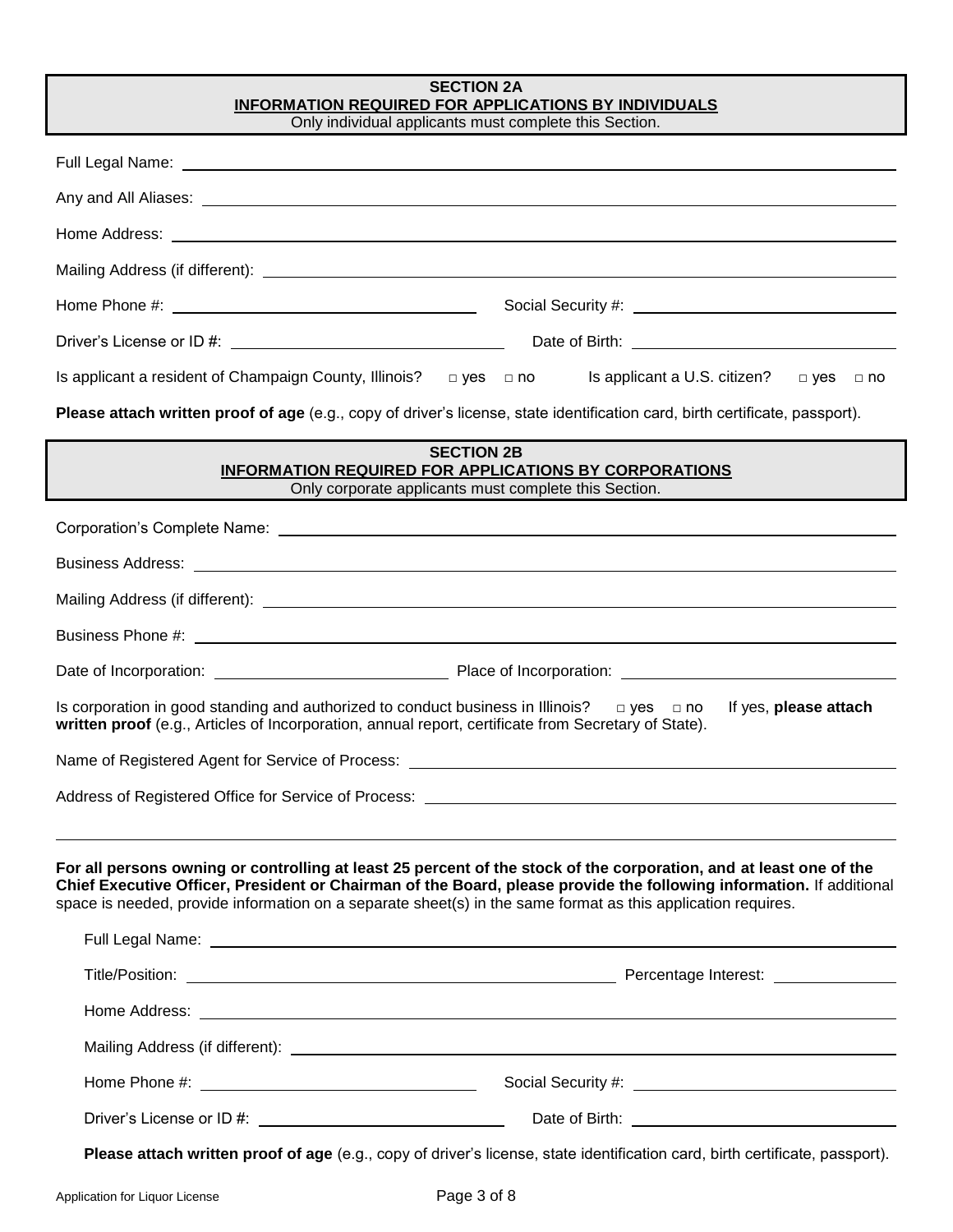|                                                       | Please attach written proof of age (e.g., copy of driver's license, state identification card, birth certificate, passport).                                                                                                                                                                                                                                                                                                                                                         |
|-------------------------------------------------------|--------------------------------------------------------------------------------------------------------------------------------------------------------------------------------------------------------------------------------------------------------------------------------------------------------------------------------------------------------------------------------------------------------------------------------------------------------------------------------------|
|                                                       | Full Legal Name: et al. 2010 and 2010 and 2010 and 2010 and 2010 and 2010 and 2010 and 2010 and 2010 and 2010                                                                                                                                                                                                                                                                                                                                                                        |
|                                                       |                                                                                                                                                                                                                                                                                                                                                                                                                                                                                      |
|                                                       |                                                                                                                                                                                                                                                                                                                                                                                                                                                                                      |
|                                                       |                                                                                                                                                                                                                                                                                                                                                                                                                                                                                      |
|                                                       |                                                                                                                                                                                                                                                                                                                                                                                                                                                                                      |
|                                                       |                                                                                                                                                                                                                                                                                                                                                                                                                                                                                      |
|                                                       |                                                                                                                                                                                                                                                                                                                                                                                                                                                                                      |
|                                                       | Please attach written proof of age (e.g., copy of driver's license, state identification card, birth certificate, passport).<br><b>SECTION 2C</b><br>INFORMATION REQUIRED FOR APPLICATIONS BY PARTNERSHIPS (GENERAL OR LIMITED),<br>JOINT VENTURES, OR ANY OTHER TYPE OF ORGANIZATION<br>WHERE TWO OR MORE PERSONS SHARE IN THE PROFITS AND LIABILITIES OF ORGANIZATION<br>Only applicants, who are neither an individual nor a corporation, must complete this Section.             |
|                                                       |                                                                                                                                                                                                                                                                                                                                                                                                                                                                                      |
|                                                       |                                                                                                                                                                                                                                                                                                                                                                                                                                                                                      |
| Mailing Address (if different from business address): |                                                                                                                                                                                                                                                                                                                                                                                                                                                                                      |
|                                                       |                                                                                                                                                                                                                                                                                                                                                                                                                                                                                      |
|                                                       | additional space is needed, provide information on a separate sheet(s) in the same format as this application requires.                                                                                                                                                                                                                                                                                                                                                              |
|                                                       |                                                                                                                                                                                                                                                                                                                                                                                                                                                                                      |
|                                                       |                                                                                                                                                                                                                                                                                                                                                                                                                                                                                      |
|                                                       |                                                                                                                                                                                                                                                                                                                                                                                                                                                                                      |
|                                                       |                                                                                                                                                                                                                                                                                                                                                                                                                                                                                      |
|                                                       | For each partner or any other person entitled to share in the profits of the organization, whether or not any such<br>person is also obligated to share in the liabilities of the organization, please provide the following information. If<br>Full Legal Name: <u>New York: New York: New York: New York: New York: New York: New York: New York: New York: New York: New York: New York: New York: New York: New York: New York: New York: New York: New York: New York: New </u> |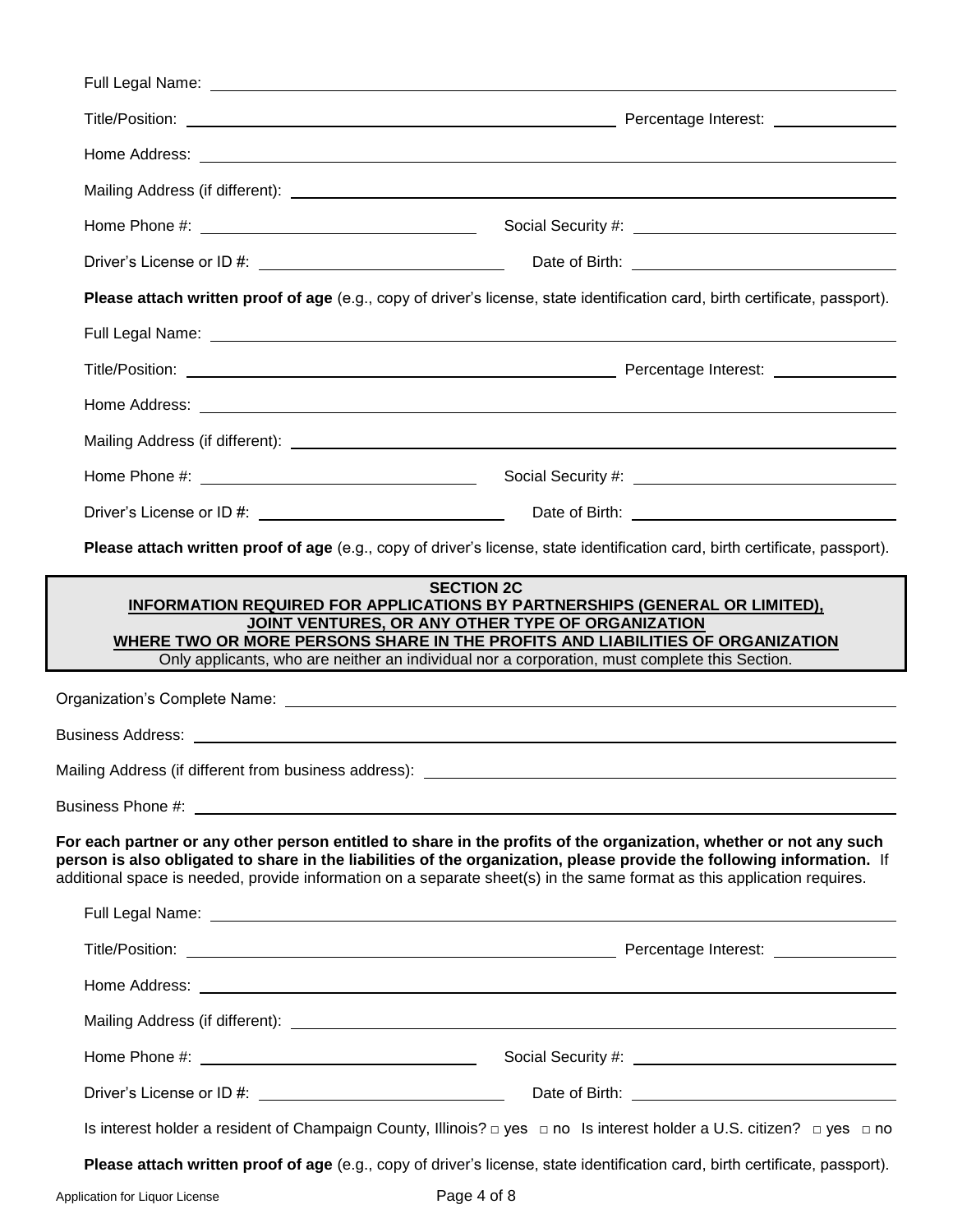| Full Legal Name: Name: Name and Separate and Separate and Separate and Separate and Separate and Separate and        |                                                                                                                                                                                                                                                                                                                                                                                          |
|----------------------------------------------------------------------------------------------------------------------|------------------------------------------------------------------------------------------------------------------------------------------------------------------------------------------------------------------------------------------------------------------------------------------------------------------------------------------------------------------------------------------|
|                                                                                                                      |                                                                                                                                                                                                                                                                                                                                                                                          |
|                                                                                                                      |                                                                                                                                                                                                                                                                                                                                                                                          |
|                                                                                                                      |                                                                                                                                                                                                                                                                                                                                                                                          |
|                                                                                                                      |                                                                                                                                                                                                                                                                                                                                                                                          |
|                                                                                                                      |                                                                                                                                                                                                                                                                                                                                                                                          |
|                                                                                                                      | Is interest holder a resident of Champaign County, Illinois? □ yes □ no Is interest holder a U.S. citizen? □ yes □ no                                                                                                                                                                                                                                                                    |
|                                                                                                                      | Please attach written proof of age (e.g., copy of driver's license, state identification card, birth certificate, passport).                                                                                                                                                                                                                                                             |
|                                                                                                                      | Full Legal Name: <b>Full Legal Name</b> and the state of the state of the state of the state of the state of the state of the state of the state of the state of the state of the state of the state of the state of the state of t                                                                                                                                                      |
|                                                                                                                      |                                                                                                                                                                                                                                                                                                                                                                                          |
|                                                                                                                      |                                                                                                                                                                                                                                                                                                                                                                                          |
|                                                                                                                      |                                                                                                                                                                                                                                                                                                                                                                                          |
|                                                                                                                      |                                                                                                                                                                                                                                                                                                                                                                                          |
|                                                                                                                      |                                                                                                                                                                                                                                                                                                                                                                                          |
|                                                                                                                      | Is interest holder a resident of Champaign County, Illinois? $\Box$ yes $\Box$ no Is interest holder a U.S. citizen? $\Box$ yes $\Box$ no                                                                                                                                                                                                                                                |
|                                                                                                                      | Please attach written proof of age (e.g., copy of driver's license, state identification card, birth certificate, passport).                                                                                                                                                                                                                                                             |
|                                                                                                                      | <b>SECTION 3</b><br><b>INFORMATION REGARDING INDIVIDUAL(S)</b><br>(OTHER THAN THE PERSONS LISTED UNDER SECTIONS 2A, 2B, AND 2C)<br>WHO WILL BE THE DAY-TO-DAY ONSITE MANAGERS OF THE BUSINESS TO BE LICENSED<br>All applicants must complete this Section.<br>If additional space is needed, provide information on a separate sheet(s) in the same format as this application requires. |
| Full Legal Name: Name and Separate and Separate and Separate and Separate and Separate and Separate and Separate and |                                                                                                                                                                                                                                                                                                                                                                                          |
|                                                                                                                      |                                                                                                                                                                                                                                                                                                                                                                                          |
|                                                                                                                      |                                                                                                                                                                                                                                                                                                                                                                                          |
|                                                                                                                      |                                                                                                                                                                                                                                                                                                                                                                                          |
|                                                                                                                      |                                                                                                                                                                                                                                                                                                                                                                                          |
|                                                                                                                      |                                                                                                                                                                                                                                                                                                                                                                                          |
| Is manager a resident of Champaign County, Illinois? □□ yes □ no                                                     | Is manager a U.S. citizen?<br>$\Box$ yes<br>$\Box$ no                                                                                                                                                                                                                                                                                                                                    |
|                                                                                                                      | Please attach written proof of age (e.g., copy of driver's license, state identification card, birth certificate, passport).                                                                                                                                                                                                                                                             |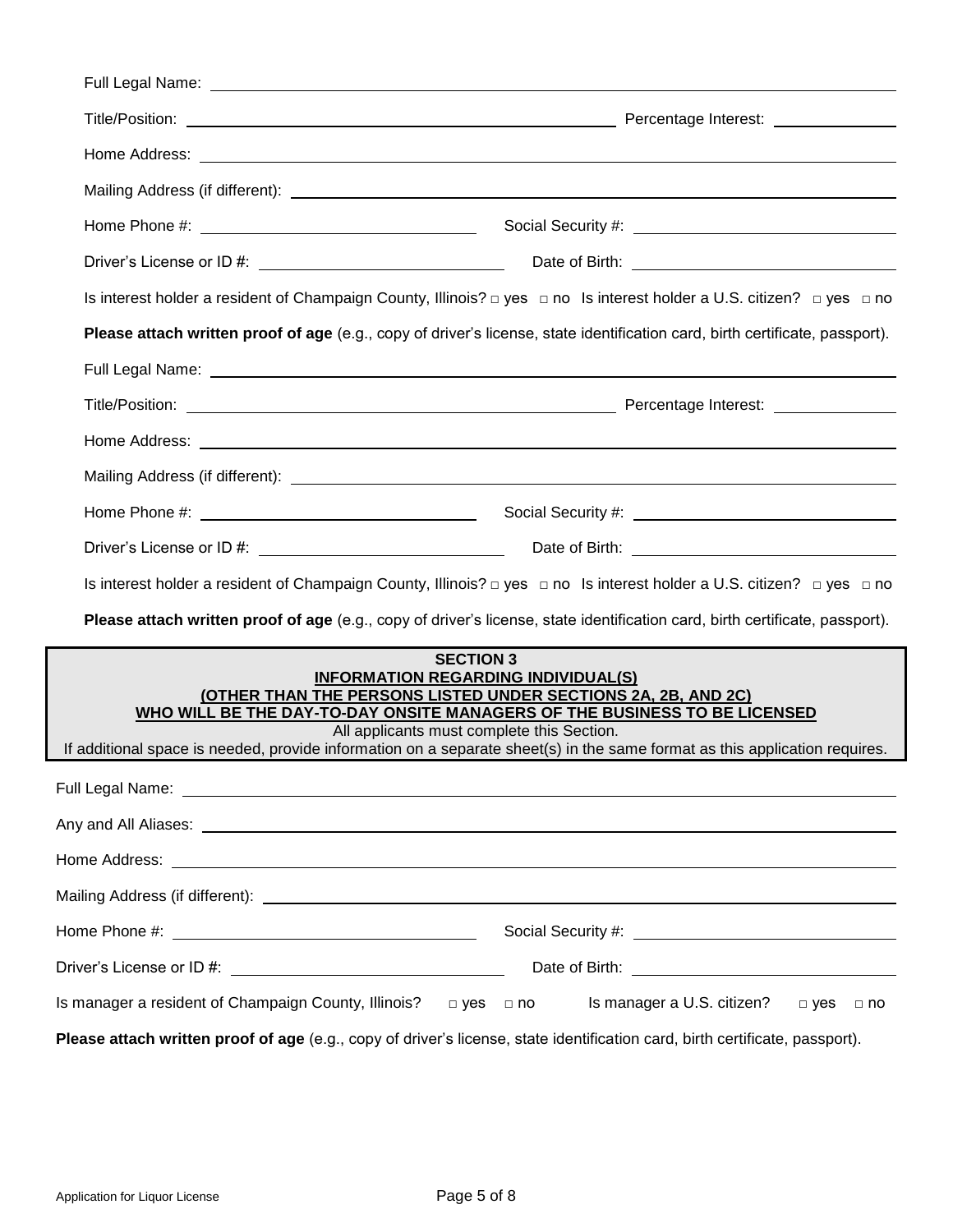| Full Legal Name: <u>December 2008 and Contract Communications</u>                                                                                                                                                                    |                                                                                                                                                                                                                                |  |
|--------------------------------------------------------------------------------------------------------------------------------------------------------------------------------------------------------------------------------------|--------------------------------------------------------------------------------------------------------------------------------------------------------------------------------------------------------------------------------|--|
|                                                                                                                                                                                                                                      |                                                                                                                                                                                                                                |  |
| Home Address: <u>The Community of the Community of the Community of the Community of the Community of the Community of the Community of the Community of the Community of the Community of the Community of the Community of the</u> |                                                                                                                                                                                                                                |  |
|                                                                                                                                                                                                                                      |                                                                                                                                                                                                                                |  |
|                                                                                                                                                                                                                                      |                                                                                                                                                                                                                                |  |
|                                                                                                                                                                                                                                      |                                                                                                                                                                                                                                |  |
| Is manager a resident of Champaign County, Illinois? □ yes □ no Is manager a U.S. citizen? □ yes □ no                                                                                                                                |                                                                                                                                                                                                                                |  |
| Please attach written proof of age (e.g., copy of driver's license, state identification card, birth certificate, passport).                                                                                                         |                                                                                                                                                                                                                                |  |
|                                                                                                                                                                                                                                      |                                                                                                                                                                                                                                |  |
|                                                                                                                                                                                                                                      |                                                                                                                                                                                                                                |  |
|                                                                                                                                                                                                                                      |                                                                                                                                                                                                                                |  |
|                                                                                                                                                                                                                                      |                                                                                                                                                                                                                                |  |
|                                                                                                                                                                                                                                      | Social Security #: \\\espices\\\espices\\\espices\\\espices\\\espices\\\espices\\\espices\\\espices\\espices\\espices\\espices\\espices\\espices\\espices\\espices\\espices\\espices\\espices\\espices\\espices\\espices\\espi |  |
|                                                                                                                                                                                                                                      | Date of Birth: <u>contained a set of Birth</u>                                                                                                                                                                                 |  |
| Is manager a resident of Champaign County, Illinois? $\Box$ yes $\Box$ no Is manager a U.S. citizen? $\Box$ yes $\Box$ no                                                                                                            |                                                                                                                                                                                                                                |  |
| Please attach written proof of age (e.g., copy of driver's license, state identification card, birth certificate, passport).                                                                                                         |                                                                                                                                                                                                                                |  |

| <b>SECTION 5</b>                           |  |
|--------------------------------------------|--|
| <b>LIQUOR LICENSE HISTORY</b>              |  |
| All applicants must complete this Section. |  |

**List names and locations of all other establishments for which any person listed under Sections 2A, 2B, 2C, and 3 has received liquor licenses:**

**Has any person listed under Sections 2A, 2B, 2C, and 3 ever had any liquor license denied, revoked, or suspended?** □ yes □ no If yes, please list the dates and grounds for each such denial, revocation, or su If yes, please list the dates and grounds for each such denial, revocation, or suspension, and the name and location of the business.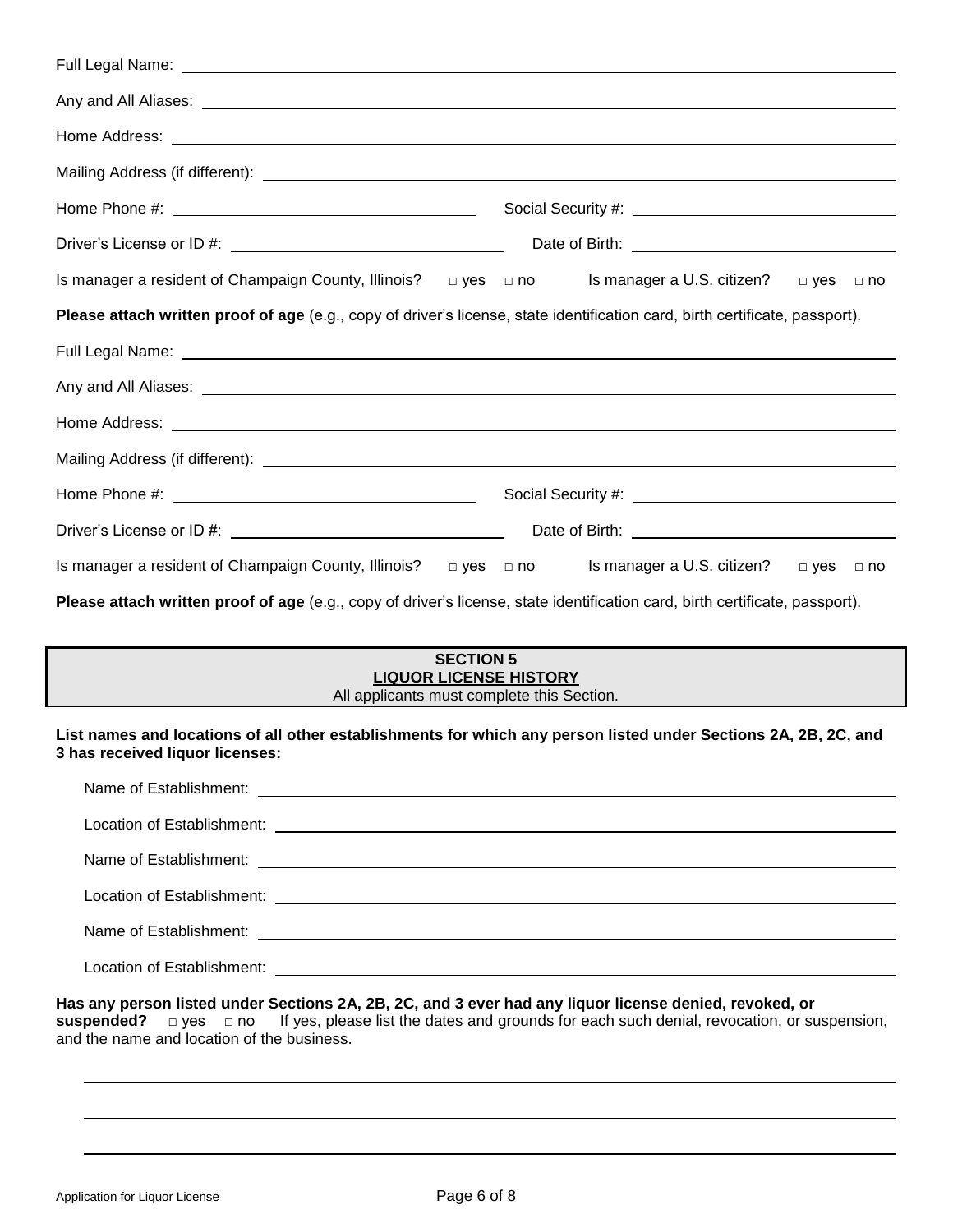### **SECTION 6 ELIGIBILITY QUESTIONS**

| All applicants must complete this Section. These questions apply to all persons listed under Sections 2A, 2B, 2C, and 3.<br>If any question is checked "yes", a detailed explanation is required and must be attached to this application.                                                                                                                                                   |               |           |
|----------------------------------------------------------------------------------------------------------------------------------------------------------------------------------------------------------------------------------------------------------------------------------------------------------------------------------------------------------------------------------------------|---------------|-----------|
| Is any person listed under Sections 2A, 2B, 2C and 3 a public official or law enforcement official in<br>Champaign County, Illinois?                                                                                                                                                                                                                                                         | $\square$ yes | $\Box$ no |
| Has any person listed under Sections 2A, 2B, 2C and 3 ever been convicted of a felony under any federal<br>or state law?                                                                                                                                                                                                                                                                     | $\square$ yes | $\Box$ no |
| Has any person listed under Sections 2A, 2B, 2C and 3 ever been convicted of being the keeper or is<br>keeping a house of ill fame?                                                                                                                                                                                                                                                          | $\Box$ yes    | $\Box$ no |
| Has any person listed under Sections 2A, 2B, 2C and 3 ever been convicted of pandering or other crime<br>or misdemeanor opposed to decency and morality?                                                                                                                                                                                                                                     | $\Box$ yes    | $\Box$ no |
| Has any person listed under Sections 2A, 2B, 2C and 3 ever been convicted of a violation of any Federal<br>or State law concerning the manufacture, possession or sale of alcoholic liquor, or has forfeited his bond<br>to appear in court to answer charges for any such violation?                                                                                                        | $\Box$ yes    | $\Box$ no |
| Has any person listed under Sections 2A, 2B, 2C and 3 ever been convicted of violating any County<br>ordinance?                                                                                                                                                                                                                                                                              | $\square$ yes | $\Box$ no |
| Has any person listed under Sections 2A, 2B, 2C and 3 ever been convicted of a gambling offense as<br>proscribed by any of subsections (a)(3) through (a)(11) of Section 28-1 of or as proscribed by Section 28-<br>1.1 or 28-3 of the Criminal Code of 1961 (720 ILCS 5/28-1, 5/28-1.1, or 5/28-3), or as proscribed by a<br>statute replaced by any of the aforesaid statutory provisions? | $\square$ yes | $\Box$ no |
| Has any person listed under Sections 2A, 2B, 2C and 3 ever been issued a federal wagering stamp by<br>the federal government?                                                                                                                                                                                                                                                                | $\Box$ yes    | $\Box$ no |
| Has any person listed under Sections 2A, 2B, 2C and 3 ever failed to make a tax return in violation of any<br>tax act administered by the Department of Revenue?                                                                                                                                                                                                                             | $\Box$ yes    | $\Box$ no |
| Has any person listed under Sections 2A, 2B, 2C and 3 ever filed a fraudulent return in violation of any<br>tax act administered by the Department of Revenue?                                                                                                                                                                                                                               | $\Box$ yes    | $\Box$ no |
| Has any person listed under Sections 2A, 2B, 2C and 3 ever failed to pay all or part of any tax or penalty<br>finally determined to be due in violation of any tax act administered by the Department of Revenue?                                                                                                                                                                            | $\Box$ yes    | $\Box$ no |
| Has any person listed under Sections 2A, 2B, 2C and 3 ever failed to keep books and records in violation<br>of any tax act administered by the Department of Revenue?                                                                                                                                                                                                                        | $\Box$ yes    | $\Box$ no |
| Has any person listed under Sections 2A, 2B, 2C and 3 ever failed to secure and display a certificate or<br>sub-certificates of registration, if required, in violation of any tax act administered by the Department of<br>Revenue?                                                                                                                                                         | $\Box$ yes    | $\Box$ no |
| Has any person listed under Sections 2A, 2B, 2C and 3 ever willfully violated any rule or regulation of the<br>Department of Revenue relating to the administration and enforcement of tax liability?                                                                                                                                                                                        | $\Box$ yes    | $\Box$ no |